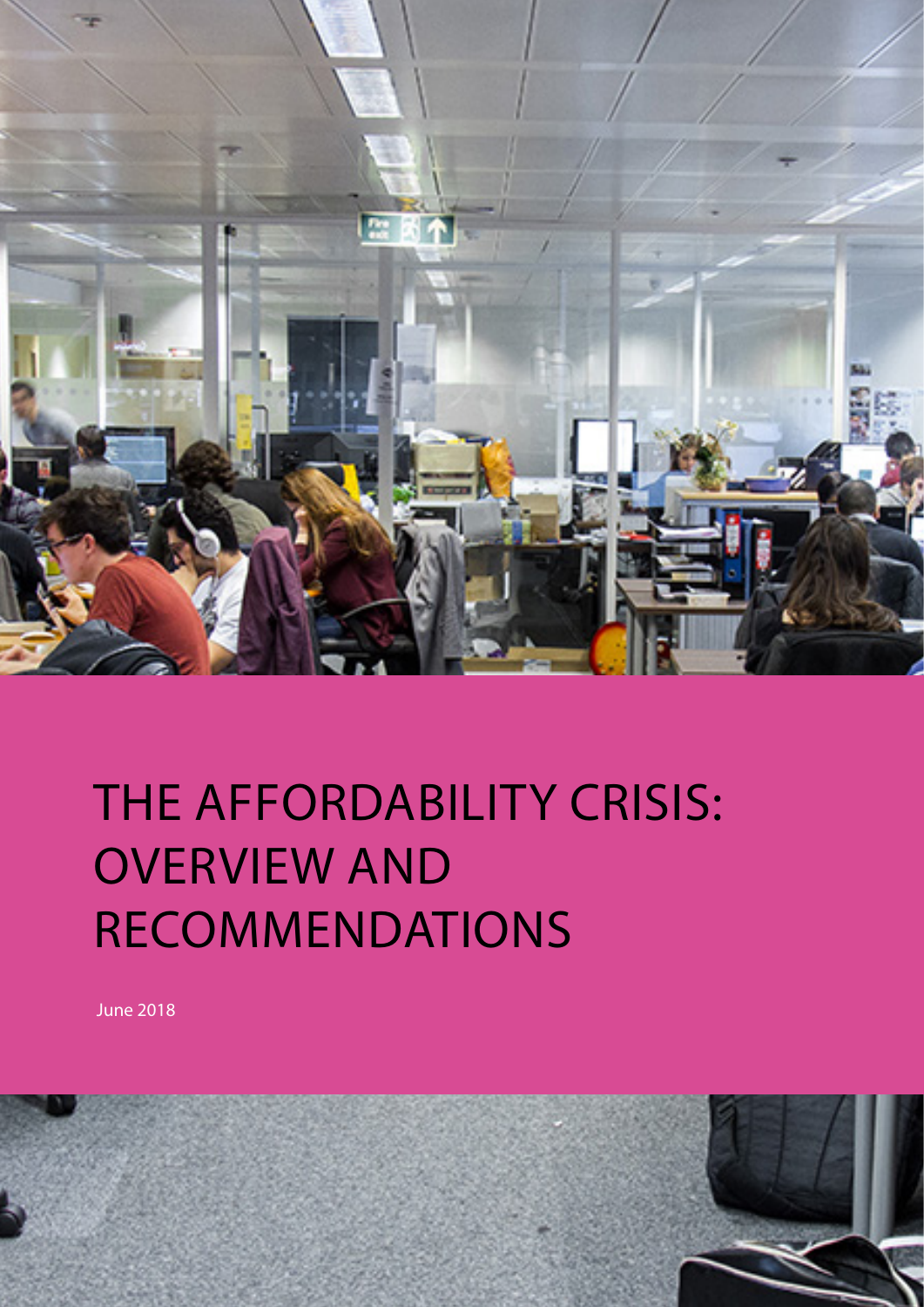| <b>CONTEXT</b>                                                     |    |
|--------------------------------------------------------------------|----|
| <b>FOUR KEY RECOMMENDATIONS</b>                                    | 3  |
| <b>RECOMMENDATION 1 - PILOT WORKSPACE ACCREDITATION</b>            | 6  |
| <b>RECOMMENDATION 2 - SUPPORT RATES RELIEF TRAINING IN LONDON</b>  | 8  |
| <b>RECOMMENDATION 3 - COORDINATE WORKSPACE STRATEGY FOR LONDON</b> | 10 |
| <b>RECOMMENDATION 4 - LEAD CHANGE AT THE UK LEVEL</b>              | 12 |
| <b>SUPPORTING EVIDENCE</b>                                         | 14 |

## CONTENT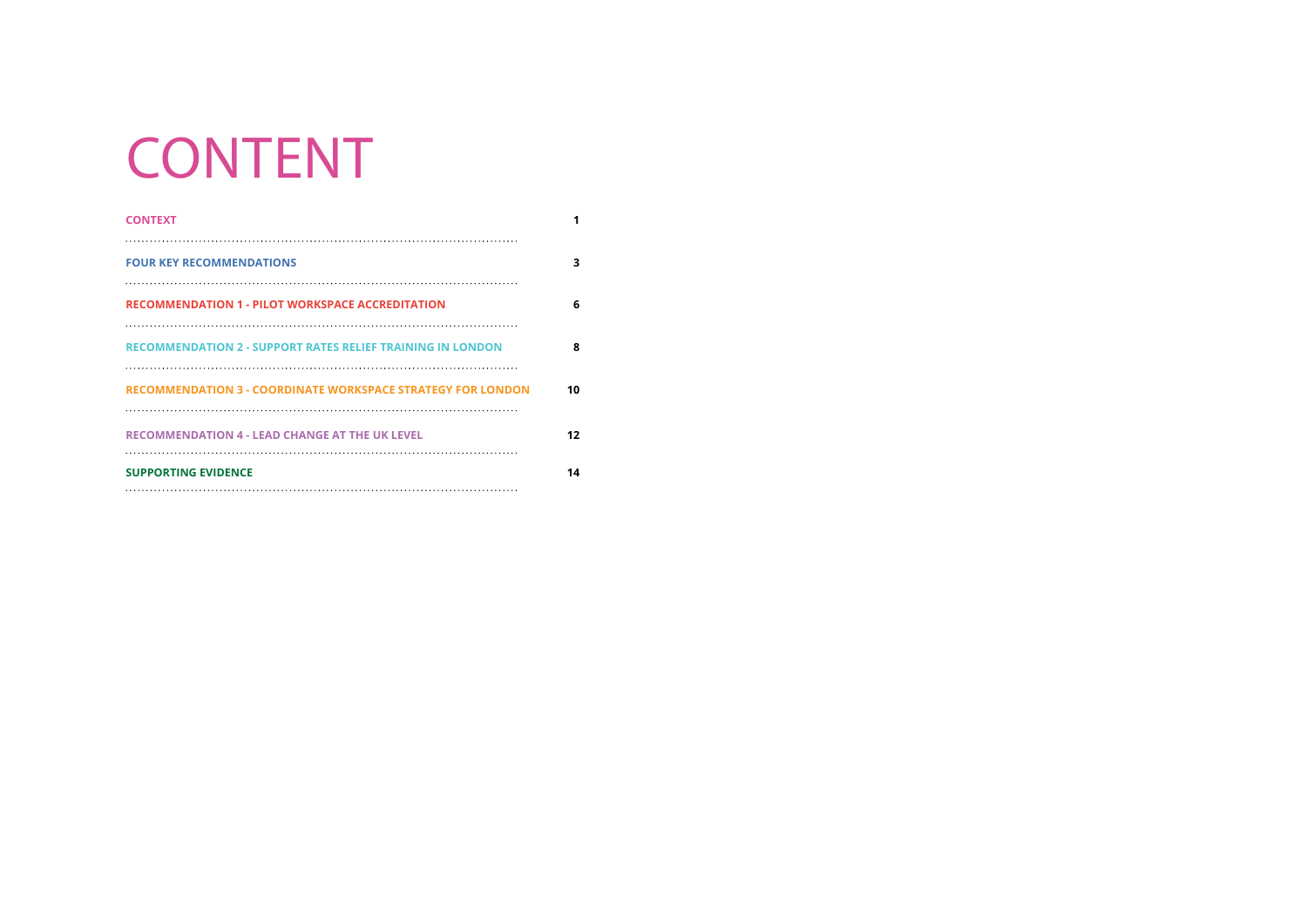The three biggest costs by far for SMEs in London are staff, rent, and rates. As workspace provision in the capital continues to diversify, a crisis of affordability is making London a challenging place to start and run a small business. **f** f<br>The<br>Long

### **1** CONTEXT

#### **CONTEXT**

SMEs are an important driving force in the London economy's success story. They account for 99.8% of all businesses in the capital, generate around half (48%) of all business turnover (over £500m) and sustain approximately 52% of all employment.

The three biggest costs by far for SMEs in London are staff, rent, and rates. As workspace provision in the capital continues to diversify, a crisis of affordability is making London a challenging place to start and run a small business. This is especially so in London's open workspaces which host many of London's start-ups and creative and social micro businesses. These open workspaces have traditionally combined business support and a strong community offer to ensure that there is opportunity for all Londoners.

The rise of open workspaces has provided SMEs with much needed flexibility and appropriate styles of space, but this is not reflected in the way business rates work across the capital. Collectively London's open workspaces' business rates liability has almost doubled since the 2016/7 revaluation. 30% of small open workspace providers have dropped off the London Growth Hub's map since August 2016. No data is available on how many have opened in this period. London needs to remain open to shared workspace providers so that its diverse mix of SMEs, critical employers in the capital, can survive and thrive.

This document summarises extensive research into the impacts of the 2016 Business Rates Revaluation on London's open workspaces. It draws upon a linked examination of the potential to introduce a voluntary accreditation system for workspaces with community and social impact which would raise standards and allow local authorities and micro businesses and local communities to understand better the value of open workspaces and how to support them. We have connected with a wide range of local authorities and workspace providers and conducted desk research and cost benefit analyses in order to identify five key recommendations which will help the London Economic Action Partnership (LEAP) and Greater London Authority (GLA) to Keep London's workspaces open.

This work has been commissioned by the LEAP, overseen by officers at the GLA and backed by the Mayor's Workspace Providers Board (WPB). It has been delivered by a team from Capital Enterprise, WorkWILD, Nordicity and Original Futures. This report is independent from the Mayor's views.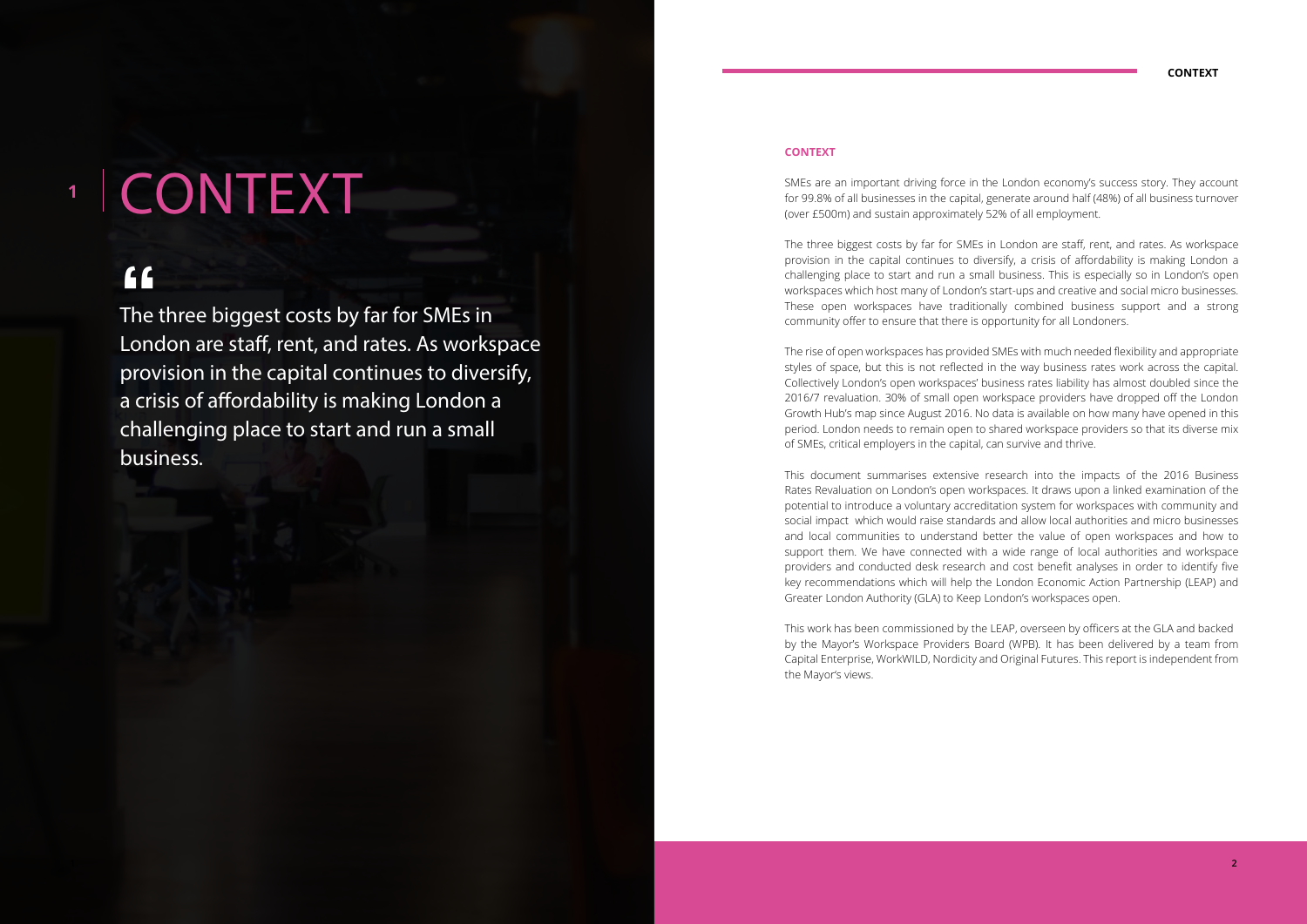## <sup>2</sup> FOUR KEY RECOMMENDATIONS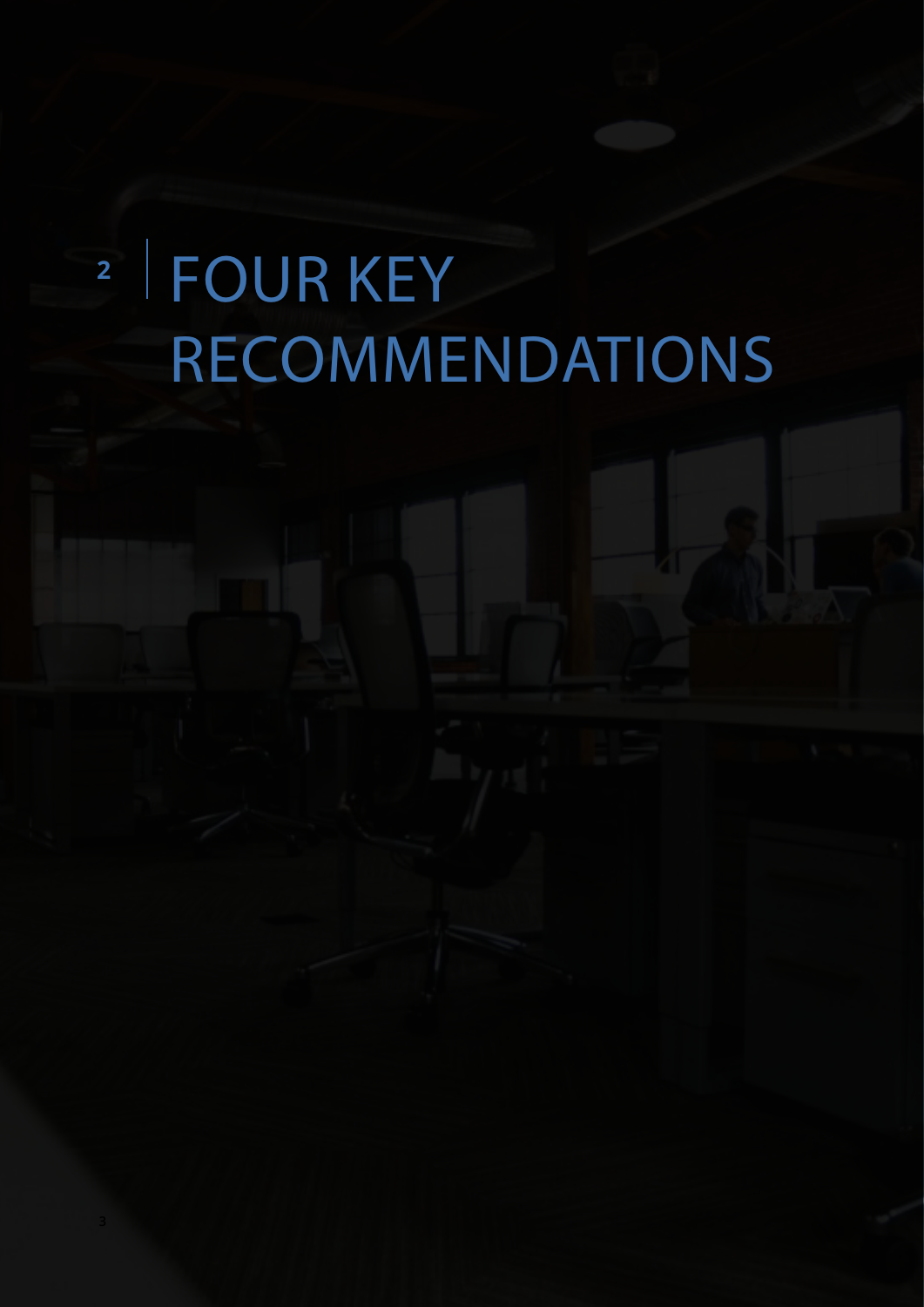#### **FOUR KEY RECOMMENDATIONS**

#### **FOUR KEY RECOMMENDATIONS**

| #                       | <b>RECOMMENDATION</b>                                                        | <b>SUMMARY</b>                                                                                                                                                                                                                                                                                                                                                                                                                                                                                                                                 | <b>OUTCOMES</b>                                                                                                                                                                                                                                                                  |
|-------------------------|------------------------------------------------------------------------------|------------------------------------------------------------------------------------------------------------------------------------------------------------------------------------------------------------------------------------------------------------------------------------------------------------------------------------------------------------------------------------------------------------------------------------------------------------------------------------------------------------------------------------------------|----------------------------------------------------------------------------------------------------------------------------------------------------------------------------------------------------------------------------------------------------------------------------------|
|                         | Pilot Workspace Accreditation                                                | Deliver a 2 yr pilot of the voluntary workspace accreditation scheme, a review and market<br>testing to allow rollout in year two and create a plan to rollout across London in three<br>years following the pilot.                                                                                                                                                                                                                                                                                                                            | · Test accreditation programme with 10 open workspaces and<br>roll out to 40 open workspaces<br>Champion good practice and support / recognise workspaces<br>with high levels of community impact and added value                                                                |
| $\overline{2}$          | Support Rates Relief Training in<br>London                                   | Deliver capacity building / training sessions on business rates and rates relief for open<br>workspace providers and local authorities.<br>Signpost beyond these through information, guidance notes, and communication to<br>workspace providers.                                                                                                                                                                                                                                                                                             | · Increase capacity of London's open workspace to understand<br>business rates and relief options<br>· Improve consistency of approach to business rates and open<br>workspaces across London<br>· Reduce cost burden on SMEs as far as possible within existing<br>rates regime |
| $\overline{\mathbf{3}}$ | Coordinate open Workspace<br>Strategy for London and<br>improve intelligence | Create an enhanced forum for policy, research and action - bringing new members and a<br>secretariat to the Workspace Providers Board.<br>Create a formal link with the GLA and the LEAP with dedicated staffing and resource<br>for further research and pilot studies and engagement activities with the wider Open<br>Workspaces Network and London Boroughs.<br>Ensure that there are structured and systematic processes for collecting key information<br>and insights related to the role of workspaces and communicate it effectively. | Improve evidence-based policy and transparency and greater<br>coordination across the capital.<br>· Ensure research and policy work is informed by close<br>understanding of the market<br>· Improved understanding and ability to measure impact of<br>workspaces               |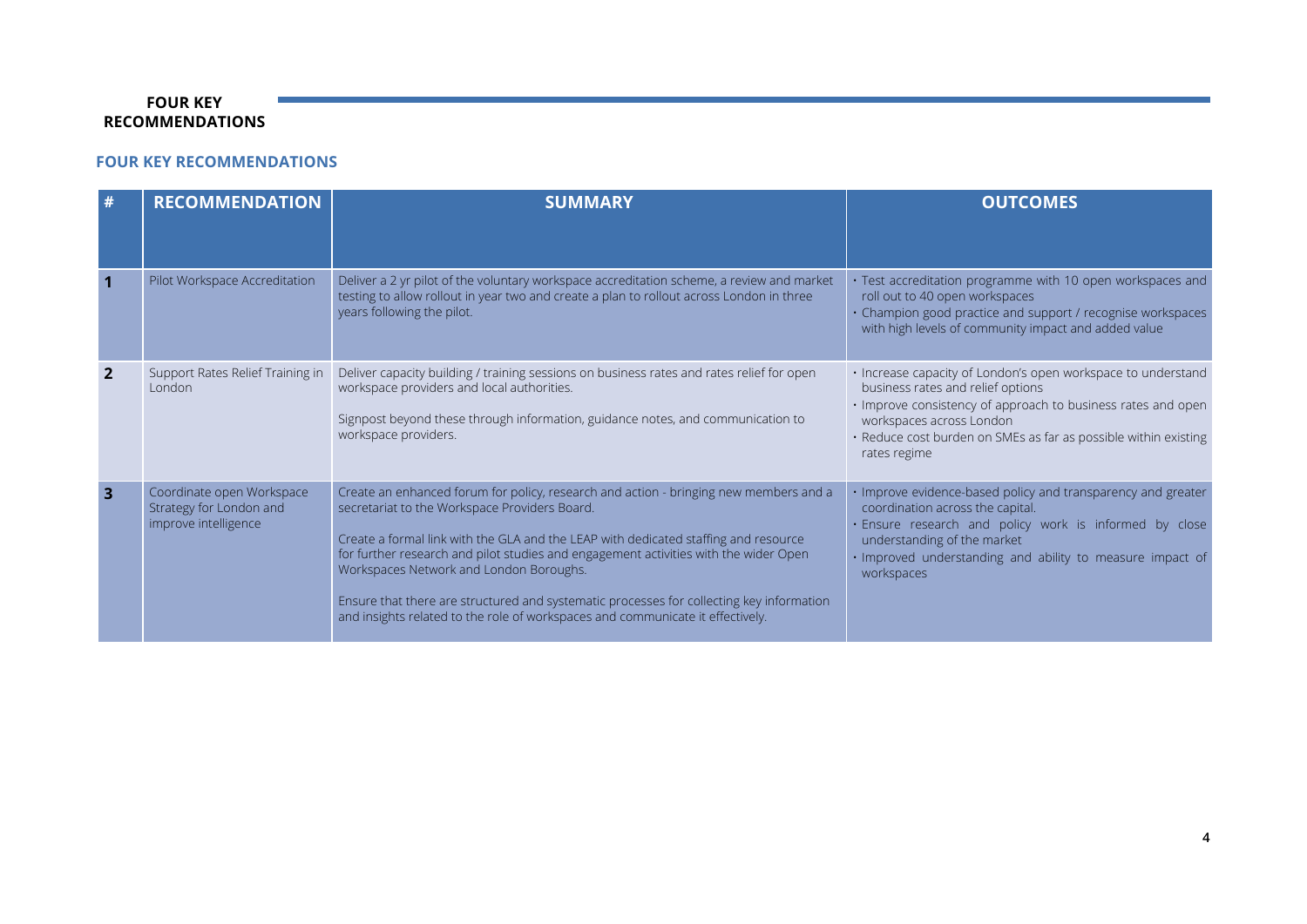#### **FOUR KEY RECOMMENDATIONS**

| $\boldsymbol{4}$ | Lead Change at London and<br>UK Level | Whilst some of the barriers to keeping workspaces open can be managed at the London<br>and borough level, there are national changes required that we recommend the GLA<br>and the LEAP take a leadership role in convening national government and bodies to<br>discuss and find solutions, with support from the WPB as required. The Federation of<br>Small Businesses, and others, have already done considerable work in this area, which we<br>support. We believe the following options should be progressed in the short term:<br>. Update of Section 730 - new wording for the Valuation Office Agency guidance note<br>(Section 730) for serviced offices to be more emphatic over the granting of separate<br>hereditaments in coworking spaces and workspaces with private offices.<br><b>New Rates Relief for Open Workspaces</b> - a mandatory relief for 'Open Workspaces'<br>offering community impact and gaining workspace accreditation.<br>New Zoning Rates Relief for Workspaces in General - This would mirror relief<br>provided in shops such that it recognises some parts of shared workspaces as more<br>valuable (e.g. private offices) than others (e.g. breakout space).<br>New London Rates Multiplier for Open Workspaces - This would be similar to the<br>higher rates multiplier in the City of London, but in this case would be a lower multiplier<br>for Open Workspaces as defined above, e.g. 25%. | . Achieve change at national level by sharing existing and<br>evolving evidence base in London<br>. Develop and deliver collective national campaign on need for<br>intervention and proposed solutions<br>· Create impetus and relationships needed to deliver change |
|------------------|---------------------------------------|--------------------------------------------------------------------------------------------------------------------------------------------------------------------------------------------------------------------------------------------------------------------------------------------------------------------------------------------------------------------------------------------------------------------------------------------------------------------------------------------------------------------------------------------------------------------------------------------------------------------------------------------------------------------------------------------------------------------------------------------------------------------------------------------------------------------------------------------------------------------------------------------------------------------------------------------------------------------------------------------------------------------------------------------------------------------------------------------------------------------------------------------------------------------------------------------------------------------------------------------------------------------------------------------------------------------------------------------------------------------------------------------------------------------------------------------|------------------------------------------------------------------------------------------------------------------------------------------------------------------------------------------------------------------------------------------------------------------------|
|------------------|---------------------------------------|--------------------------------------------------------------------------------------------------------------------------------------------------------------------------------------------------------------------------------------------------------------------------------------------------------------------------------------------------------------------------------------------------------------------------------------------------------------------------------------------------------------------------------------------------------------------------------------------------------------------------------------------------------------------------------------------------------------------------------------------------------------------------------------------------------------------------------------------------------------------------------------------------------------------------------------------------------------------------------------------------------------------------------------------------------------------------------------------------------------------------------------------------------------------------------------------------------------------------------------------------------------------------------------------------------------------------------------------------------------------------------------------------------------------------------------------|------------------------------------------------------------------------------------------------------------------------------------------------------------------------------------------------------------------------------------------------------------------------|

Based on our cost-benefit work we have established that the economic benefit of applying these measures greatly outweighs the impact of loss of income, in terms of affordability of workspace and potential for job creation.

The sections below set out more detail on our recommendation, evidence base and identified actions needed by the GLA, London Boroughs, Workspace Providers Board and London's Open Workspaces. Where collaboration and influencing beyond London is needed, key bodies to be engaged are set out and who in London should lead this work is also recommended.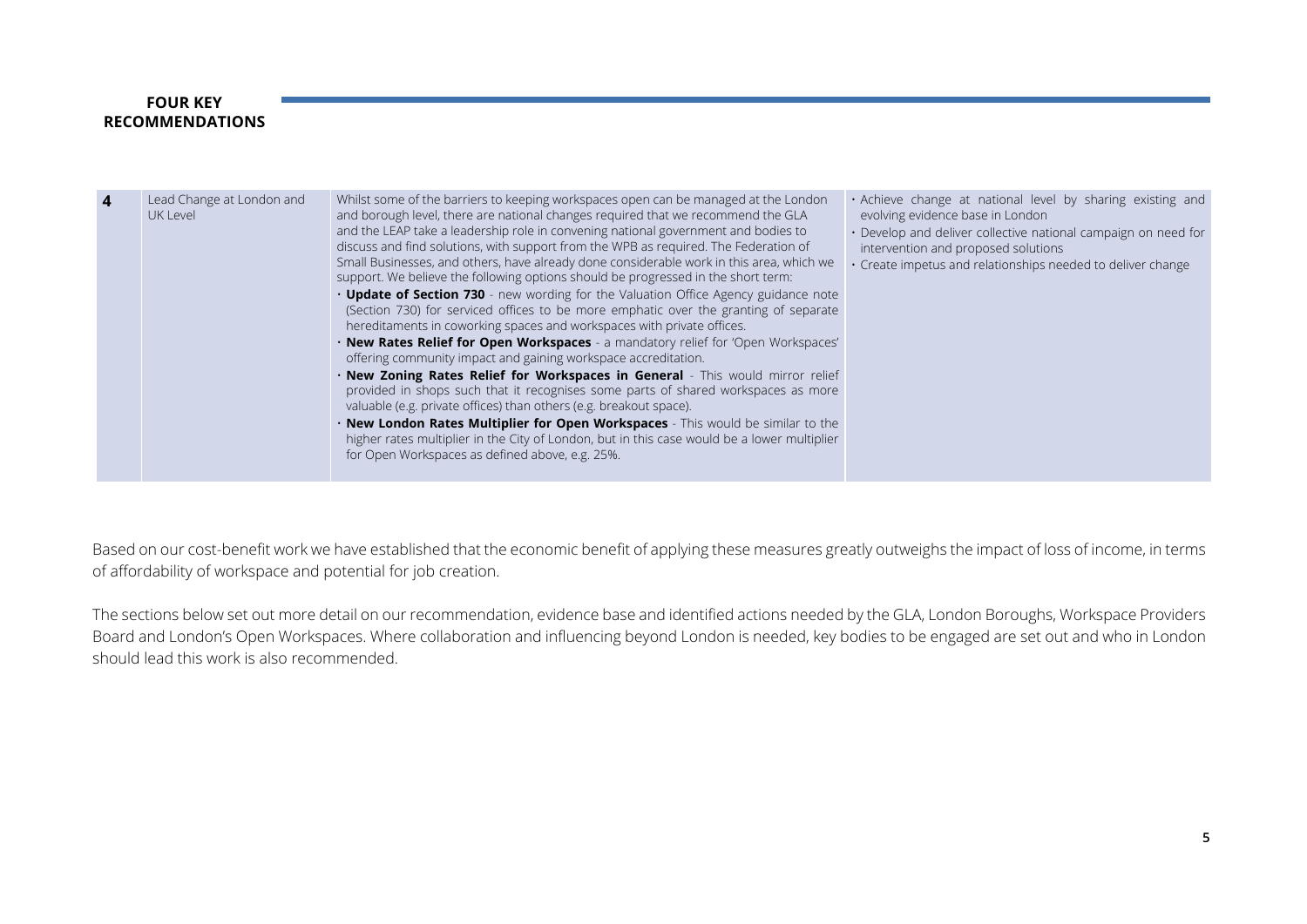### <sup>3</sup> RECOMMENDATION 1

## PILOT **WORKSPACE** ACCREDITATION

#### **PILOT WORKSPACE ACCREDITATION**

#### **PILOT WORKSPACE ACCREDITATION**

#### **Summary of Evidence**

- Open workspace providers engaged in driving London's SME community are supportive of a voluntary workspace accreditation scheme which will recognise and reward community impact.
- Such a standard would be useful for policy makers, practitioners and grant givers and would contribute to the keeping London's workspace open and affordable for all Londoners.
- The accreditation would address market failure and provide benefit in return for community good.

#### **Detail of recommendation**

- Pilot the voluntary workspace accreditation scheme with 10 providers (year 1) and roll out to a further 30 (year 2).
- Develop a clear statement of what 'best practice' looks like with accompanying examples and tools.
- Fund Workspace Accreditation Officer Role 3 years FT, 2 years PT.
- Include data collection within accreditation to improve cost benefit and impact intelligence with marketing and network building to create a feeling that Workspace Providers should want to choose part of this - it should be a badge of honour.
- Mayor, WPB and GLA to commit to a lead role in championing wider recommendations for SMEs diversity and inclusion in London.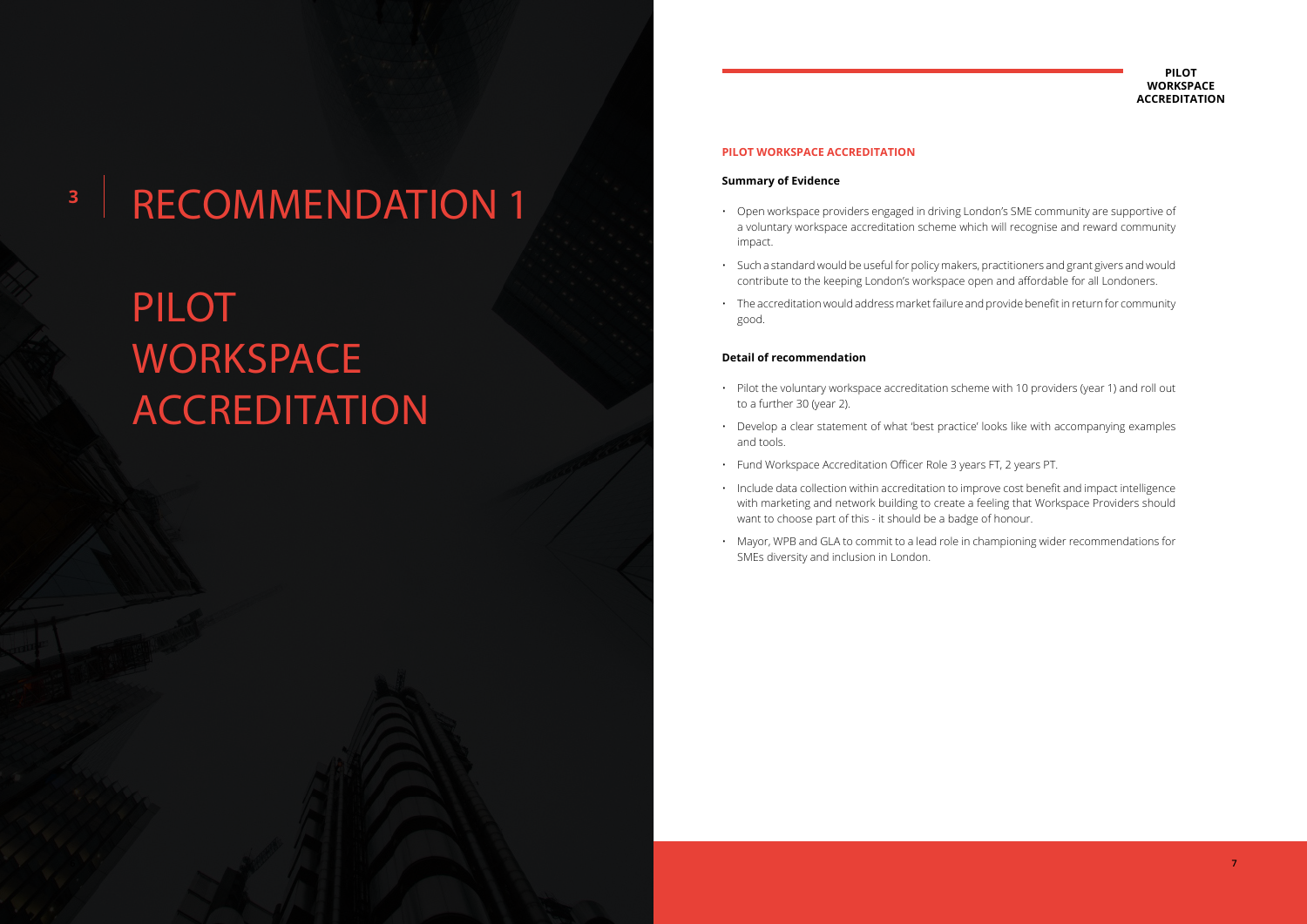### **<sup>4</sup>** RECOMMENDATION 2

## SUPPORT RATES RELIEF TRAINING IN **LONDON**

#### **SUPPORT RATES RELIEF TRAINING IN LONDON**

#### **SUPPORT RATES RELIEF TRAINING IN LONDON**

#### **Summary of Findings**

- Decisions on discretionary business rate relief for London's open workspaces are not consistent.
- Open workspace providers are struggling to understand and grapple with the complexities of the system.
- Opportunities for providers to apply for and be granted rate relief are lost with a knock-on effect on affordability
- More, better, more consistent and more accessible information is needed.

#### **Recommended actions**

- Deliver capacity building workshops to workspace providers and local authorities
- Progress signposting
- 
- Guidance notes for local authorities (on business rates for open / shared workspaces) • Guidance notes for workspace providers (on business rates)
- Series of workshops/training with GLA Officers
- Communicate and promote information to workspace providers, rates officers in local boroughs and also regeneration and economic development teams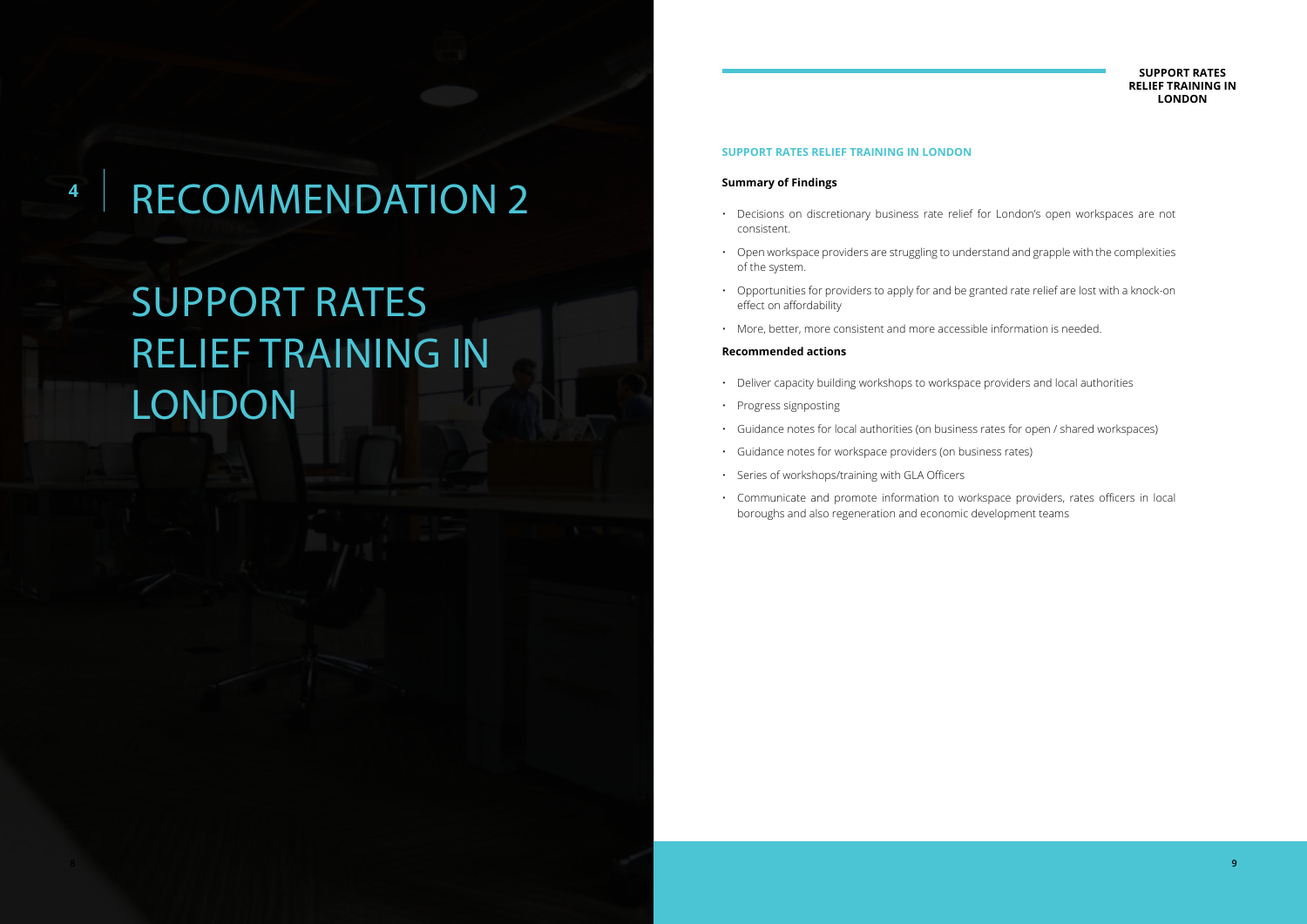### **<sup>5</sup>** RECOMMENDATION 3

COORDINATE WORKSPACE STRATEGY FOR LONDON AND IMPROVED INTELLIGENCE

#### **COORDINATE WORKSPACE STRATEGY FOR LONDON**

#### **COORDINATE WORKSPACE STRATEGY FOR LONDON AND IMPROVED INTELLIGENCE**

#### **Summary of Findings**

- There is a lack of evidence and understanding of the contribution that open / shared workspace makes to London's economy
- The Mayor's Open Workspace Board has limited opportunity to influence policy and provision
- This is a fast-evolving landscape and nearly 30% of open workspaces have ceased operation since the GLA launched its map of open workspace providers in 2016.
- There is no central data on how many and what sort of new open workspaces have opened in this period.

#### **Recommended actions**

- Support coordination amongst workspace providers including 'giving back'
- Link findings with strategy for follow on and meanwhile space
- Tell the innovation story how will savings drive/promote innovative activities?
- Better articulate and promote the importance of workspaces
- Consider how to ensure that London's diversity is reflected in its workspace strategy and provision
- Develop taxonomies (definitions for all type of workspaces (authoritative)
- Fund more detailed research into cost/benefit and R&I links to Creative Enterprise Zones and Section 106
- Undertake borough level analysis of job creation, with an emphasis away from central London
- Maintain up to date data on the sector, e.g. the workspace map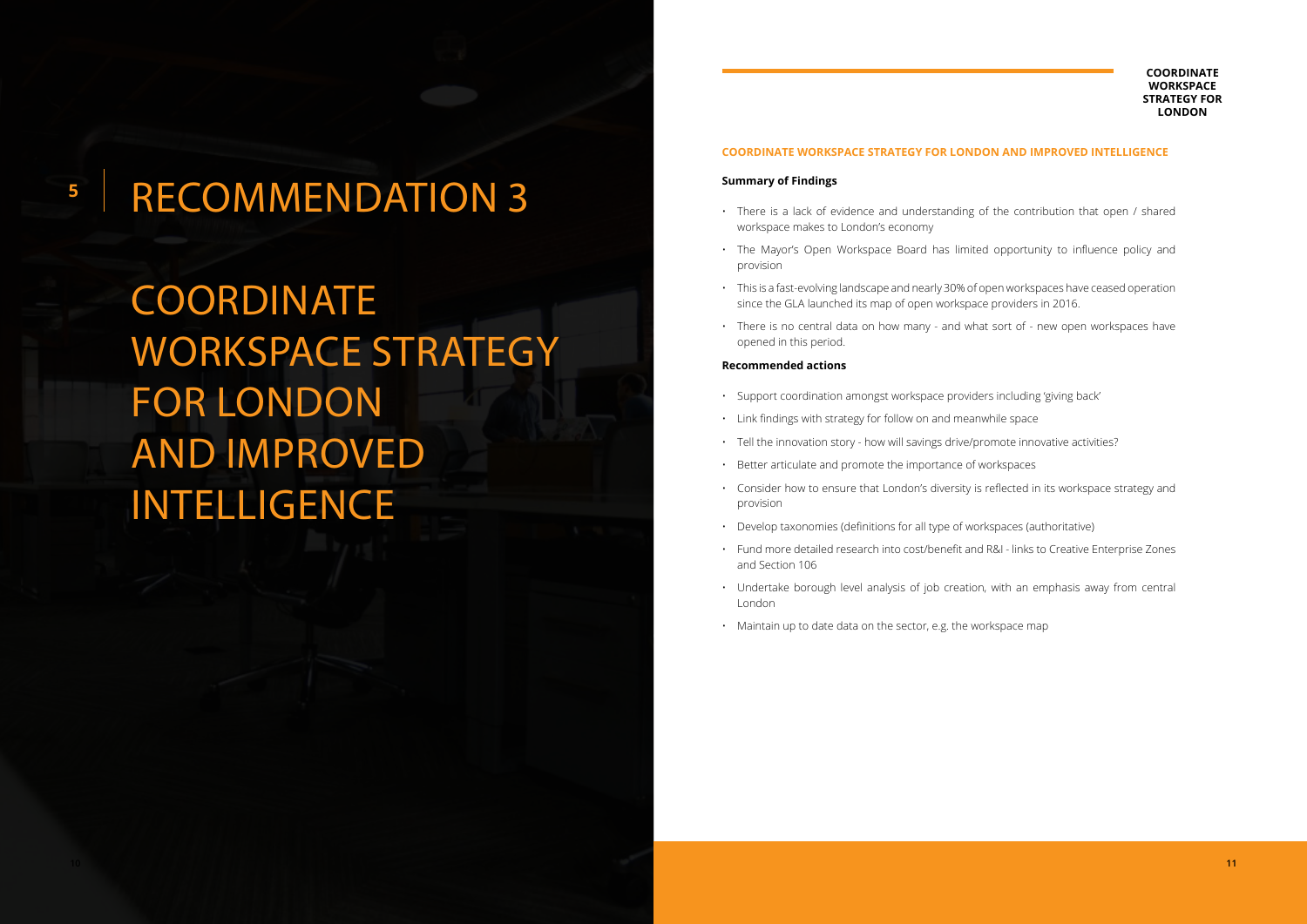### **<sup>6</sup>** RECOMMENDATION 4

### LEAD CHANGE AT THE UK LEVEL

#### **LEAD CHANGE AT THE UK LEVEL**

#### **LEAD CHANGE AT THE UK LEVEL**

#### **Summary of Findings**

- Many of the possible options and solutions e.g. changes to business rates multipliers require primary legislation.
- London is in a unique position to lead positive change at national level.

#### **Recommended actions**

- Lead on the establishment of a task force/roundtable including: GLA, London Borough Rates Officers, Valuation Office Agency (VOA), HM Treasury, Department for Business, Innovation, and Skills, Department for Communities and Local Government and relevant external stakeholders such as FSB, London Chambers.
- Present work and recommendations from this, and linked, research, and host discussions to explore how best to unblock and resolve national-level issues.
- Revise Valuation Office Agency guidance on open workspace in order to support borough teams to implement across London in as fair and consistent manner as possible.

We firmly believe that, taken together, delivering these actions will contribute to keeping London's open workspaces open for all Londoners.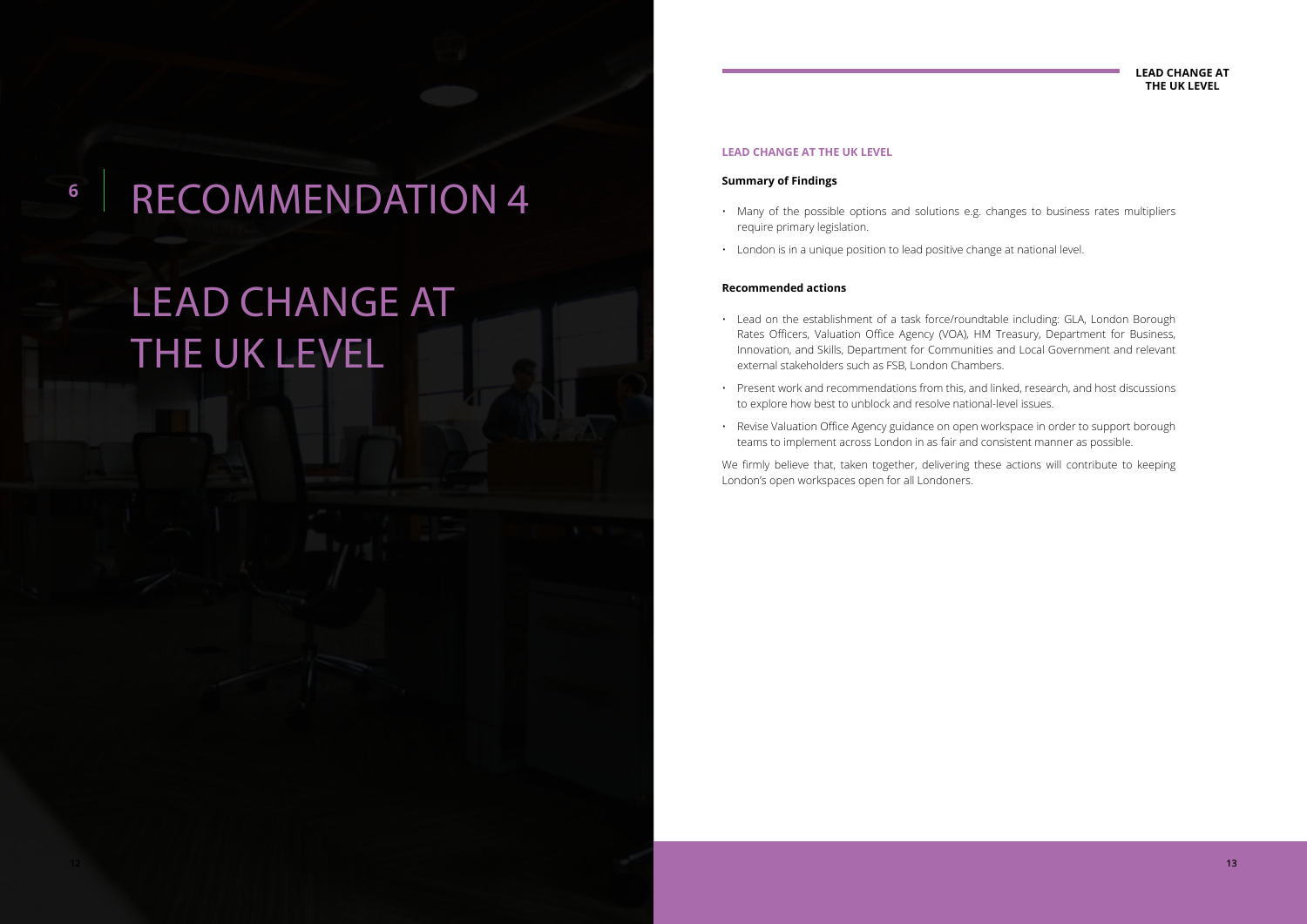**7**

# SUPPORTING EVIDENCE

#### **LEAD CHANGE AT THE UK LEVEL**

#### **SUPPORTING EVIDENCE**

The Workspace Accreditation report was based on interviews and research with providers and boroughs. The emerging ideas were tested and developed by members of the Mayor's Workspace Providers Board. The full document including high level summary, key findings and supporting evidence can be found [here](http://capitalenterprise.org/wp-content/uploads/2018/05/London-needs-an-accreditation-scheme-for-open-workspaces.pdf).

This report gives an overview of the findings of work on two detailed research papers on Business Rates and Workspace Accreditation conducted by Capital Enterprise, WorkWILD, Nordicity and Original Futures.. The work was commissioned and funded by LEAP (London Economic Action Partnership) with input from the GLA Regeneration, Economic Business Policy and Culture teams and the Mayor's Workspace providers Board. The audience for this work is members of the LEAP, GLA and London Boroughs, Workspace Providers in London, and the Mayor of London.

The Business Rates report was based on case studies with providers and boroughs, research and cost benefit studies. The findings and solutions were tested and developed by members of the Mayor's Workspace Providers Board. The full document including high level summary, key findings and supporting evidence can be found at [here.](http://capitalenterprise.org/wp-content/uploads/2018/05/Business-rates-are-not-working-for-London’s-open-workspaces.pdf)